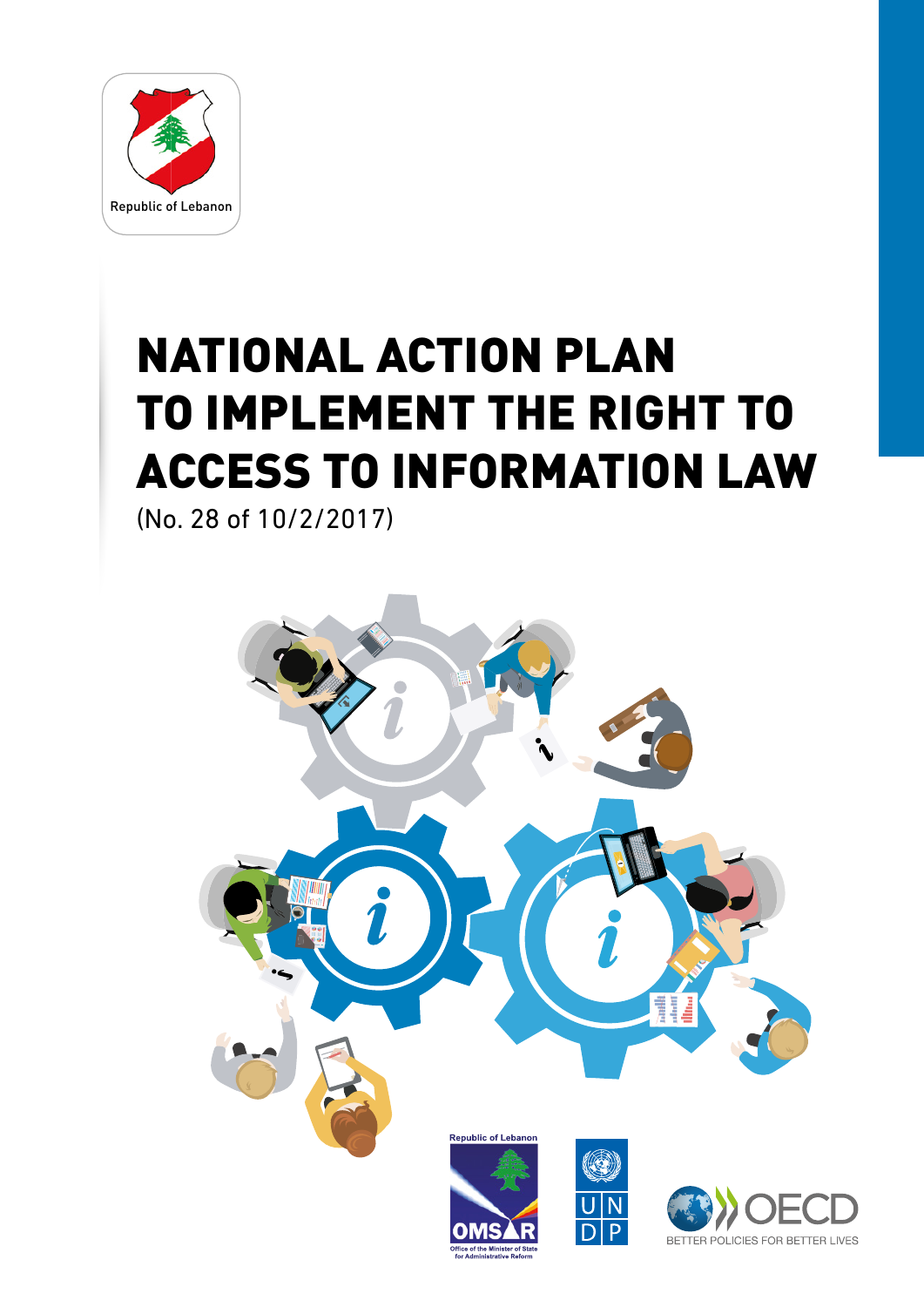# NATIONAL ACTION PLAN TO IMPLEMENT THE RIGHT TO ACCESS TO INFORMATION LAW

(No. 28 of 10/2/2017) (Adopted by the Ministerial Anti-Corruption Committee on 13/7/2020)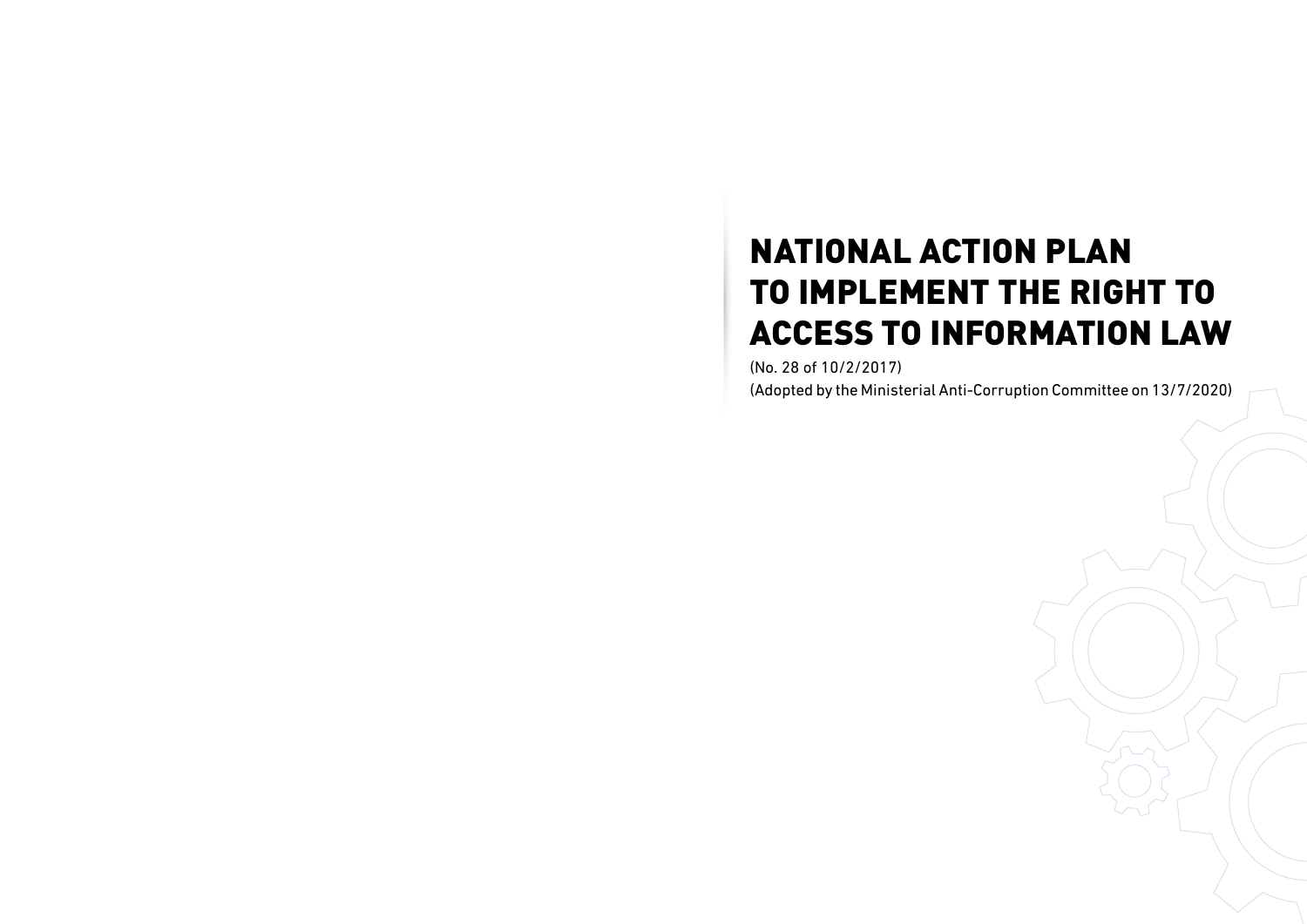

# **1- FOREWORD**

# **1.1 The Need for an Action Plan for the Proper Implementation of the ATI Law:**

**1.1.1** Since the passing of the ATI Law on 10/2/2017 No. 28/2017, (hereinafter "the Law"), the various obligated administrations and entities have witnessed very differing levels of compliance with the provisions set by the Law, particularly regarding the appointment of an ATI Officer (ATIO) and the provision of administrative documents upon application. As for the rest of rights and obligations set by the Law, particularly for information required to be automatically published, the majority of the Administrations do not comply with them. The ATI Law has thus come to be viewed as one of the good

- laws that lack real implementation.
- **1.1.2** To address the weak implementation of the Law, a number of official law enforcement authorities have increased their efforts in this regard, for instance:
	- The ministerial statement of the current Government included its commitment to implement the Law and issue its implementation decrees;
	- The draft "National Anti-Corruption Strategy and its Guideline" included a framework for the implementation of the ATI Law;
	- The Office of the Minister of State for Administrative Reform (OMSAR) adopted a series of measures or participated in projects that contribute to the implementation of the Law;
	- The Committee of Legislation and Consultations issued a number of advisory decisions clarifying issues raised by different parties;
	- The State Council issued decisions compelling non-complying administrations to provide requested documents.
- and Development (OECD).
- 

**1.1.3** Local and international non-governmental actors have demonstrated broad interest in working on projects to monitor the enforcement of the Law and assist in its implementation from different perspectives, such as the media, education and training. High-level international actors have also shown interest in sharing expertise and assisting in the implementation process, the foremost of which are the United Nations Development Programme (UNDP) and the Organisation for Economic Co-operation

**1.1.4** All these scattered and partial efforts, although significant, highlight even more the need for a comprehensive and detailed plan to properly and fully implement all the obligations set by the Law (hereinafter "Action Plan"), which will hopefully ensure better coordination between official and non-official efforts and provide local and international support with proper guidance as part of the implementation of the Law.

# **TABLE OF CONTENT**

| 1- FOREWORD                                                                                                                                    | 3  |
|------------------------------------------------------------------------------------------------------------------------------------------------|----|
| <b>2-INTRODUCTION</b>                                                                                                                          | 5  |
| 3- OBSTACLES TO THE IMPLEMENTATION OF THE LAW AND MAIN ACTIONS<br><b>PROPOSED IN THE ACTION PLAN</b>                                           | 7  |
| 4- ROLES AND RESPONSIBILITIES FOR THE IMPLEMENTATION OF THE LAW<br><b>AND THE ACTION PLAN</b>                                                  | 10 |
| 5- TIMEFRAME, MONITORING AND IMPLEMENTATION FOLLOW-UP                                                                                          | 12 |
| <b>6- ACTION PLAN</b>                                                                                                                          | 13 |
| 1- Develop a Comprehensive List of the Obligated Administrations by the<br>ATI Law and provide them with pressure and incentives to comply     | 13 |
| 2- Appoint ATI Officers (ATIO) within all Obligated Administrations and<br>provide them with pressure and incentives to comply                 | 14 |
| 3- Provide Information about ATI Rights and Procedures:                                                                                        | 15 |
| 4- Provide Training and Develop Support Resources                                                                                              | 16 |
| 5- Develop Electronic Tools to Implement the ATI Law                                                                                           | 17 |
| 6- Appointing the members of the National Anti-Corruption Institution<br>(NACI), and Activating it                                             | 18 |
| 7- Develop Oversight Mechanisms to Ensure Compliance by the Obligated<br>Administrations                                                       | 19 |
| 8- Implement Mechanisms for Receiving and Handling Complaints Related<br>to ATI Implementation                                                 | 20 |
| 9- Issue Implementation Decrees in Areas of Necessity                                                                                          | 21 |
| 10- Develop Effective Systems for Filing, Archiving and Extracting<br><b>Administrative Documents and Automating Administrative Procedures</b> | 22 |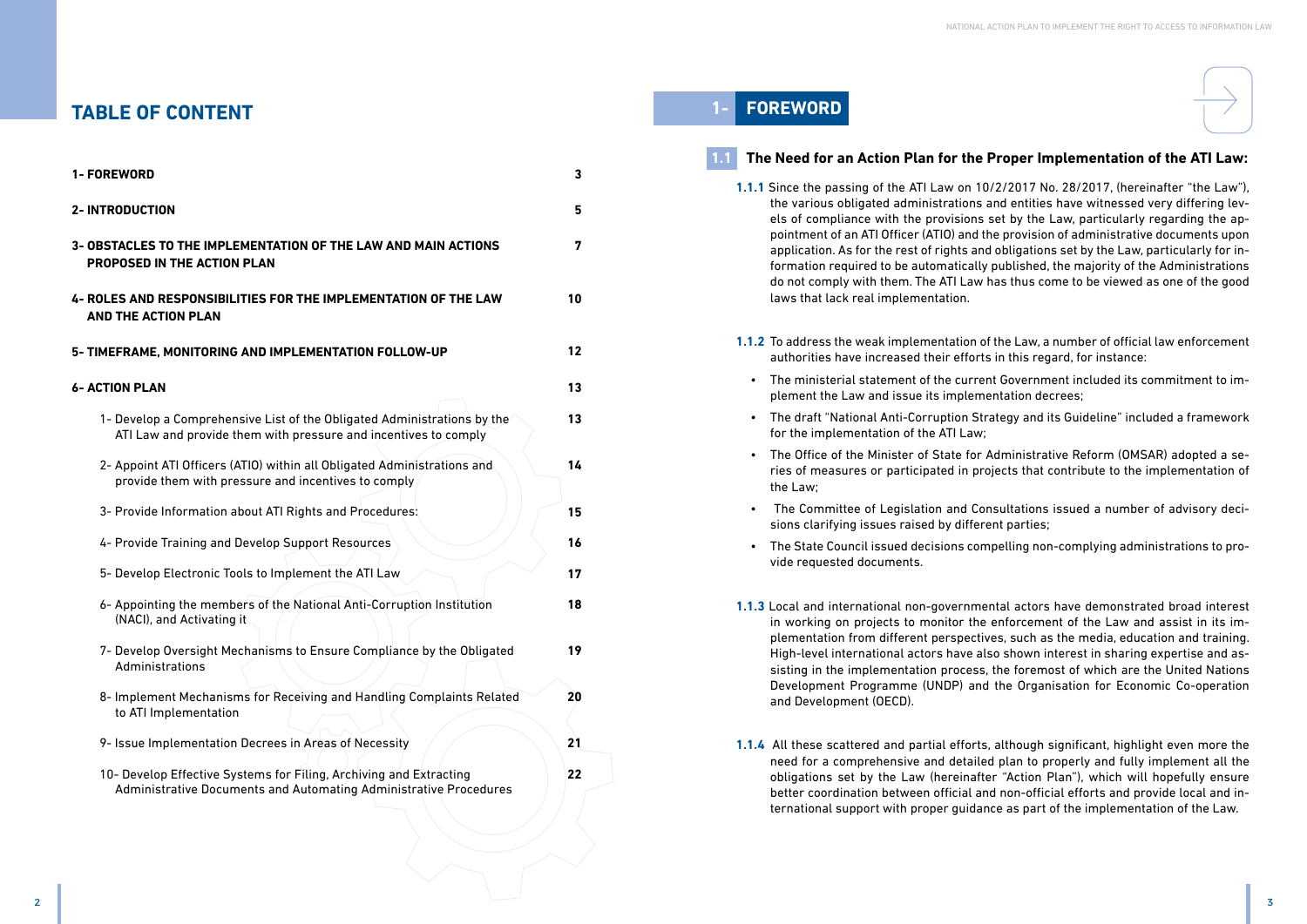

#### **1.2 Participatory Mechanisms Applied to Develop, Discuss and Adopt the Action Plan:**

A transparent participatory mechanism was adopted in the development, discussion and approval of the Action Plan, including official Lebanese authorities, the different administrations involved in the enforcement of the Law as well as civil society organizations, under the leadership and coordination of OMSAR and in collaboration with UNDP and OECD. The is participatory process operated as follows:

- **1.** OMSAR appointed a committee to support the implementation of the ATI Law1 under the Technical Committee2 supporting the Ministerial Anti-Corruption Committee3 headed by the Minister of State for Administrative Reform. This committee is specialized in drafting the National Plan for the Implementation of the ATI Law in collaboration with UNDP and OECD and the national expert they have designated4.
- **2.** OMSAR and the Committee supporting the implementation of the ATI Law, in collaboration with the national expert, held extensive consultations with different stakeholders to seek their opinion, observations and suggestions concerning the Draft Plan. These stakeholders included: current and former parliamentarians, representatives of selected relevant administrations including municipalities, competent civil society organizations, the Economic and Social Council (ECOSOC) and businessmen.
- **3.** After compiling and discussing observations and suggestions resulting from the consultations, the Committee Supporting the Implementation of the ATI Law finalized and submitted the draft Action Plan to the Technical Committee supporting the Ministerial Anti-Corruption Committee, the latter approved it on the 2nd of March 2020 and submitted it to the Ministerial Committee which adopted it on 13 July 2020. OMSAR developed Key Performance Indicators (KPIs) for the implementation and control.

# **2- INTRODUCTION**

#### **2.1 Objectives of ATI:**

ATI Laws in Lebanese and comparative law, aim at achieving, through legal and administrative tools that increase the transparency level of the administration, a number of general objectives, the majority of which stem from the commitment of the State to the provisions of the Constitution and international conventions Lebanon has ratified, notably the following:

**2.1.1** Guarantee the right to expression and information, including the "freedom to seek, receive and impart information and ideas of all kinds, regardless of frontiers, either orally, in writing or in print, in the form of art, or through any other media of his choice", according to the Article 19 of the Universal Declaration of Human Rights and

**2.1.2** Contribute to the development of effective, transparent and accountable institutions at all levels, according to United Nations Sustainable Development Goal 16 on peace, justice and strong institutions – particularly main actions 16.6 and 16.10 which direct-

**2.1.3** Implement the highest standards of transparency, being a fundamental pillar and a requirement for the Open Government Partnership (OGP) which Lebanon endeavours to join and which is a global reform movement for the public and private sectors around

- the International Covenant on Civil and Political Rights.
- ly tackle access to information.
- the world.
- under Article 10 "Public Reporting" and Article 13 "Participation of Society".
- mocracy and the rule of law.
- provisions.

**2.1.4** Prevent and help fight corruption based on the United Nations Convention against Corruption entered into by Lebanon on 22/04/2009, which considers transparency a general principle to prevent and fight corruption and a major tool to ensure sound public administration; the Convention also includes detailed provisions related to ATI,

**2.1.5** Increase the level of citizens' trust in the State, which is a pillar of a functioning de-

**2.1.6** Attract investments and increase the level of competitiveness of the Lebanese State and legal persons of public and private law involved in applying transparency and ATI

<sup>1.</sup> Decision No. 289 of 29/05/2019, headed by the Minister of State for Administrative Reform and composed of representatives of the Ministry of Justice, the State Council, the Central Inspection and OMSAR.

<sup>2</sup> Decision of the Prime Minister No. 157 of 27/01/2011, headed by the Minister of State for Administrative Reform and composed of representatives of the Prime Minister's office, the Ministry of Justice, the Ministry of Interior and Municipalities, the Supreme Judicial Council, the Central Inspection, the Civil Service Board, the Court of Audit, the Prosecutor General, the Higher Disciplinary Council, the Central Bank of Lebanon and OMSAR.

<sup>3</sup> Decision of the Prime Minister No. 156 of 27/01/2011, headed by the Prime Minister and composed of the Minister of State for Administrative Reform (as vice-chairman), the Minister of Finance, the Minister of Justice and the Minister of Interior and Municipalities.

<sup>4</sup> Lawyer and former MP Ghassan Moukheiber; one of the sponsors of the bill and the head of the subcommittee of the Administration and Justice Committee which discussed and revised the bill in Parliament.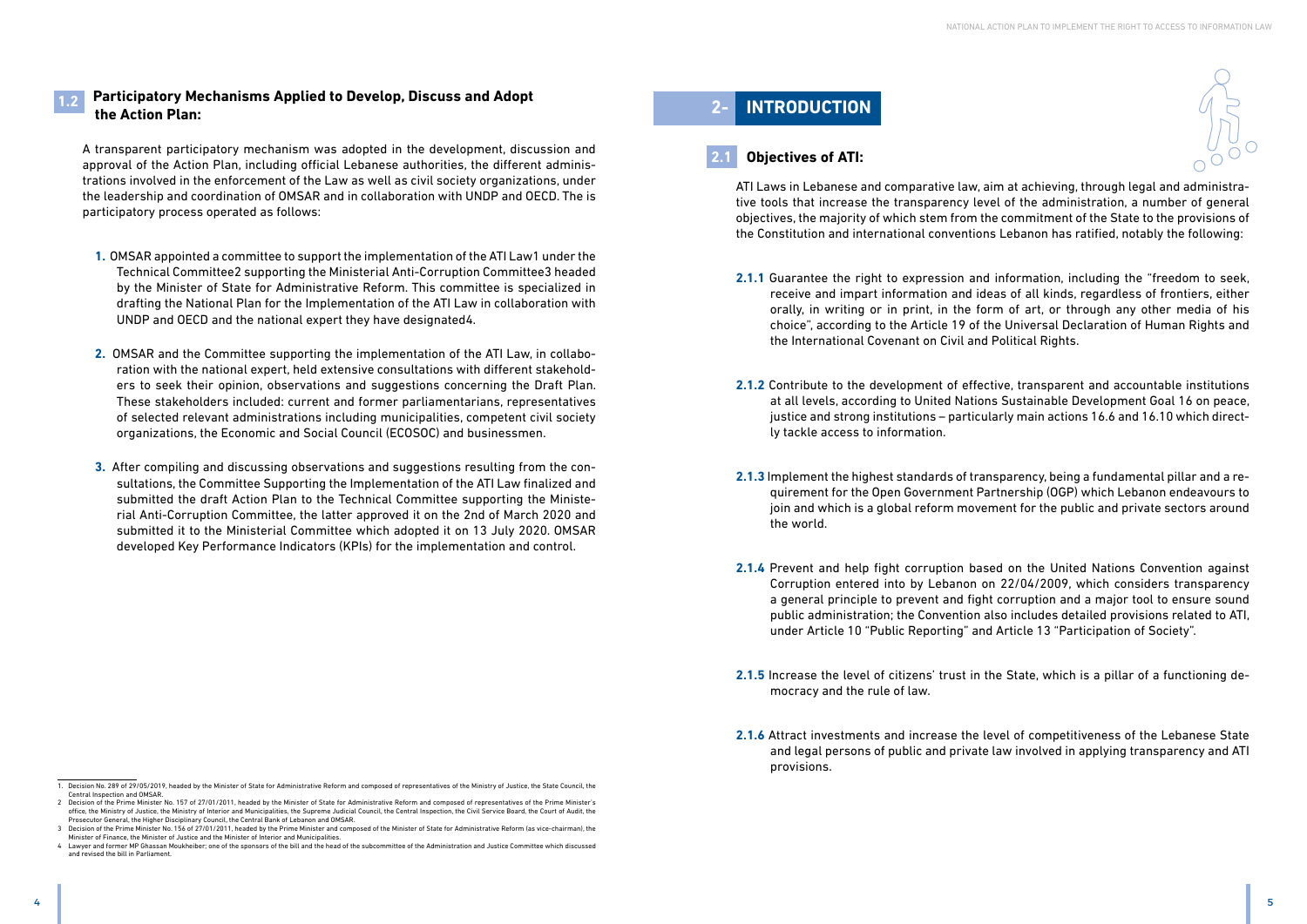## **2.2 Historical Background of the Elaboration and Adoption of the Law:**

**2.2.1** Existing laws and practices, the needs to develop and fill the gaps in the laws:

- In 2001, OMSAR drafted a law on the right of access to information.
- Since 2005, there has been great interest in ATI among Lebanese civil society organizations and anti-corruption activists. Several conferences and workshops were organized to assess the situation and put forward suggestions to fill the gaps in legislation and practice. The situation and practices of ATI before the ATI Law can be summed up as follows:
- Laws and regulations were limited to some official institutions and registers related to the publishing information that concerns the public, especially the Official Gazette and different registers such as the Commercial, Land and Associations' Registers.
- Some private laws were limited to establishing the right of access to some available information, such as the information provided in the Municipalities Law dated 1977.
- In other respects, the practices of the public administrations and municipalities, in all cases, lacked transparency and made it difficult or even impossible to access information they hold.

**2.2.2** Activities of the National Network for the Right of Access to Information:

• The civil movement in this regard led to the creation in 2006 of the National Network for the Right of Access to Information which includes a Steering Committee led by Lebanese Parliamentarians against Corruption (LebPAC) and the following members: The Lebanese Transparency Association (LTA), Association pour la Défense des Droits et des Libertés (ADDL), syndicates, associations, ministries' representatives as well as international comparative expertise "through the American Bar Association (ABA)" and various Lebanese legal experts. The Legal Working Group of the network drafted an ATI bill in a transparent and participatory manner with all its members.

#### **2.2.3** The ATI Bill Passed by the Parliament:

# **OBSTACLES TO THE IMPLEMENTATION OF THE LAW AND MAIN ACTIONS PROPOSED IN THE ACTION PLAN**

- **2.2.3.1** The bill was introduced to Parliament in 2009 by the president of the National Network for the Right of Access to Information MP Ghassan Moukheiber and five members of LebPAC. It was put on the agenda of the Administration and Justice Committee starting 2012 and was discussed in a special subcommittee comprised of representatives from the ministries, relevant judiciary as well as oversight entities, with the technical assistance of UNDP. The amended bill was submitted to the Plenary of Parliament which discussed it and approved it on 10/02/2017 (Law No. 28/2017).
- **2.2.3.2** After Law No. 28/2017, the Parliament passed a law for "Strengthening Transparency in the Oil and Gas Sector" (Law No. 84 of 10/18/2018) aimed to also increase the level of transparency and access specialized information in this vital sector in Lebanon.

# **2.3 Characteristics of the ATI Law:**

the principle is that all administrative information and documents of all types and forms should be provided, either upon request or by mandatory publication; while the exception is made for information and documents limitatively identified either for the protection of

legal persons of public law, the municipalities, most of the judiciary and a number of legal

- **2.3.1** The Law ensures the transparency of all Obligated Administrations' actions, whereby personal interests or legitimate public interests (Articles 1, 3, 4 and 5).
- **2.3.2** The Law opts for a broad interpretation of the Obligated Administrations that includes all persons of private law that discharge functions serving public interest (Article 2).
- **2.3.3** The Law provides for the following set of rights for people and obligations for Obligated Administrations:
	- **2.3.3.1** Provide information upon application (Art. 1 and Art. 14 to 19)
	- **2.3.3.2** Access and correct personal information and data (Art. 4)
	- **2.3.3.3** Reuse information within the limits set by the Law (Art. 20)
	- **2.3.3.4** Publish the rationale of laws and decrees (Art. 6)
	- **2.3.3.5** Write rationale for individual, non-regulatory, administrative decisions (Art. 10 – 11 – 12)
	- tion of laws and regulations or having a regulatory value (Art. 7 a)
	- **2.3.3.7** Publish report for public money payments exceeding LBP 5 million (Art. 7 b)
	- **2.3.3.8** Publish Annual Activity reports (Art. 8)

**2.3.3.6** Publish all regulatory decisions, memoranda and circulars containing interpreta-



The Action Plan is based upon the provisions of the Law, including the obligations of the Administrations involved in its enforcement, and upon the various obstacles and difficulties in implementing the said provisions. To overcome these problems and fully implement the Law, the Action Plan proposes 10 main actions together with their related implementation activities; it identifies the parties responsible for their implementation and sets the implementation deadlines. The following are the main obstacles and the corresponding main actions proposed to overcome them: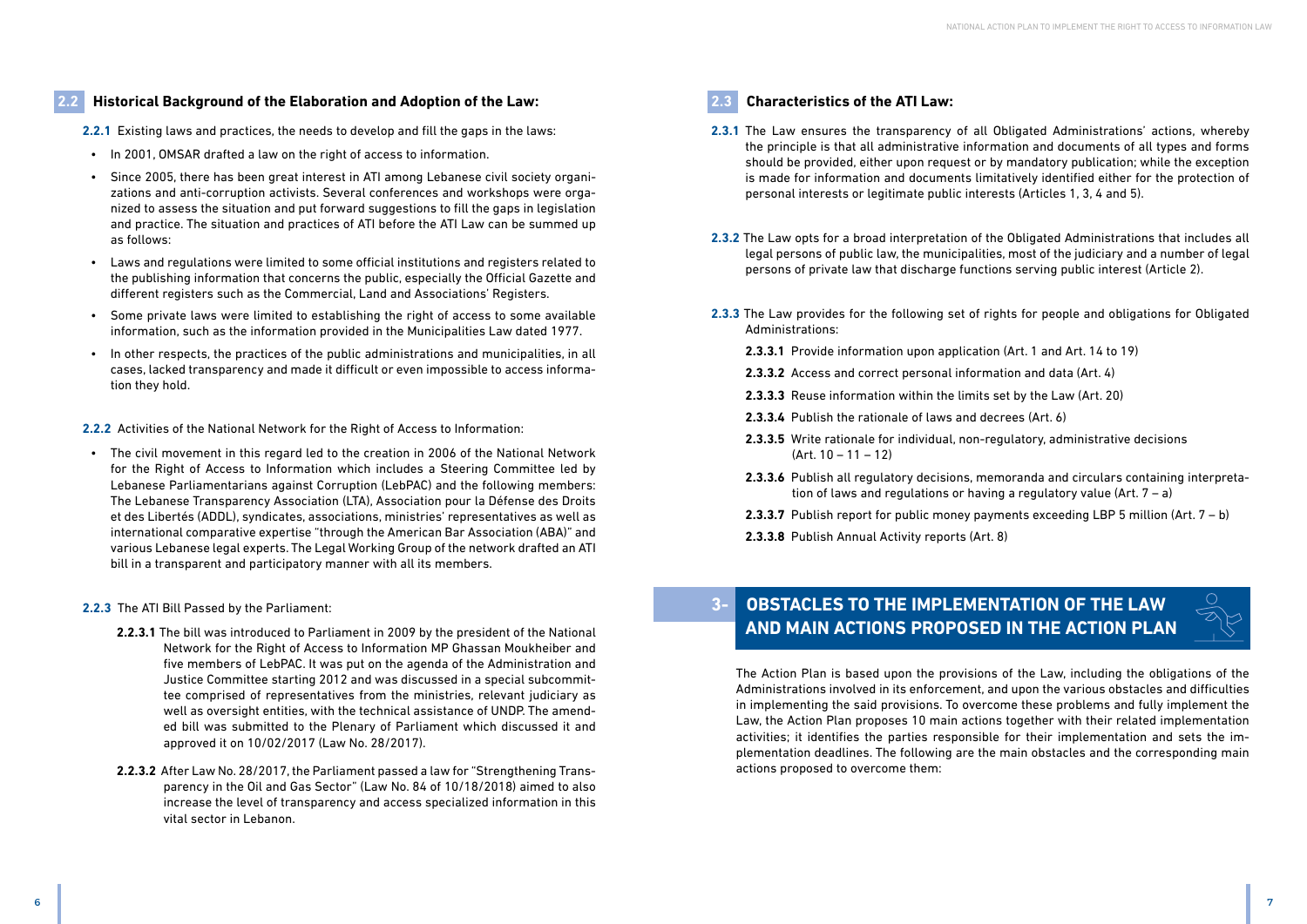

The law establishing the National Anti-

| <b>Main Obstacles to the</b><br><b>Implementation of the Law</b>                                                                                                                                                                                                                                                                             | <b>Main Actions Proposed</b><br>in the Action Plan |                                                                                                                                               |
|----------------------------------------------------------------------------------------------------------------------------------------------------------------------------------------------------------------------------------------------------------------------------------------------------------------------------------------------|----------------------------------------------------|-----------------------------------------------------------------------------------------------------------------------------------------------|
| <b>Some Obligated Administrations</b><br>were reluctant and did not fulfil their<br>obligations, especially because they<br>considered themselves not subject to<br>the Law.                                                                                                                                                                 |                                                    | Develop a comprehensive list<br>of Obligated Administrations by<br>the ATI Law and provide them<br>with pressure and incentives to<br>comply. |
| Several Obligated Administrations are<br>reluctant to appoint an ATI Officer (ATIO)<br>2<br>supposed to specialize in the proper<br>enforcement of the Law within the<br>Administration.                                                                                                                                                     |                                                    | <b>Appoint ATI Officers</b><br>(ATIO) within all Obligated<br>Administrations and provide<br>them with pressure and<br>incentives to comply.  |
| The public in general and the ATIO in<br>particular lack information about rights<br>and enforcement obligations, mechanisms<br>and procedures set by the Law.                                                                                                                                                                               |                                                    | <b>Provide information about ATI</b><br>rights and procedures.                                                                                |
| Many Obligated Administrations officials,<br>particularly ATIO, lack detailed knowledge<br>and necessary skills to implement<br>the provisions set by the Law, notably<br>4<br>mandatory publication: e.g. writing<br>rationale for all individual administrative<br>decisions and publishing Payment and<br><b>Annual Activity Reports.</b> |                                                    | Provide training and support.                                                                                                                 |
| Many Obligated Administrations do<br>not have appropriate electronic media<br>and communication tools to implement<br>5<br>mandatory information publication set<br>by the Law. There is also the need for<br>one or more websites providing detailed<br>information about the Law.                                                          |                                                    | Develop electronic tools to<br>implement the ATI Law.                                                                                         |

Establishthe National Anti-Corruption Institution (NACI), appoint its members and activate it.



Develop oversight mechanisms to ensure proper application of the Law.



corruption Institution was enacted has to be established, its members nominated and a corresponding budget allocated. The Law had provided NACI it with large prerogatives, making it the official independent body for implementing the Law and forcing non-complying administrations to fulfil their obligations. Until and even after the establishment of NACI, existing institutions lack an official body to monitor and hold accountable non-complying administrations, especially concerning the mandatory publication of information and reports. Until and even after the establishment of NACI, grievance and redress procedures in the cases of non-compliance of the Obligated Administrations are limited to appealing to the competent jurisdictions (administrative or judicial, according to the specialty). There is no assistance mechanism for solving issues by mediation. Some Obligated Administrations alleged the absence of implementation decrees to avoid complying with the provisions, even though the Law is in effect and is binding on the Administrations without the need for implementation decrees. Also, experience has shown that there are issues that need to be clarified in implementation decrees to ensure a better enforcement of the Law. Many Administrations lack effective systems for filing, archiving and extracting administrative documents, thus preventing **6 10**

Develop mechanisms for receiving and handling complaints related to the implementation of the Law.



Issue implementation decrees in areas of necessity.



easy access to information, which is considered a failure to implement this obligation explicitly set out in the Law. Develop effective systems for filing, archiving and extracting administrative documents and automating the administrations.

**7**

**8**

**9**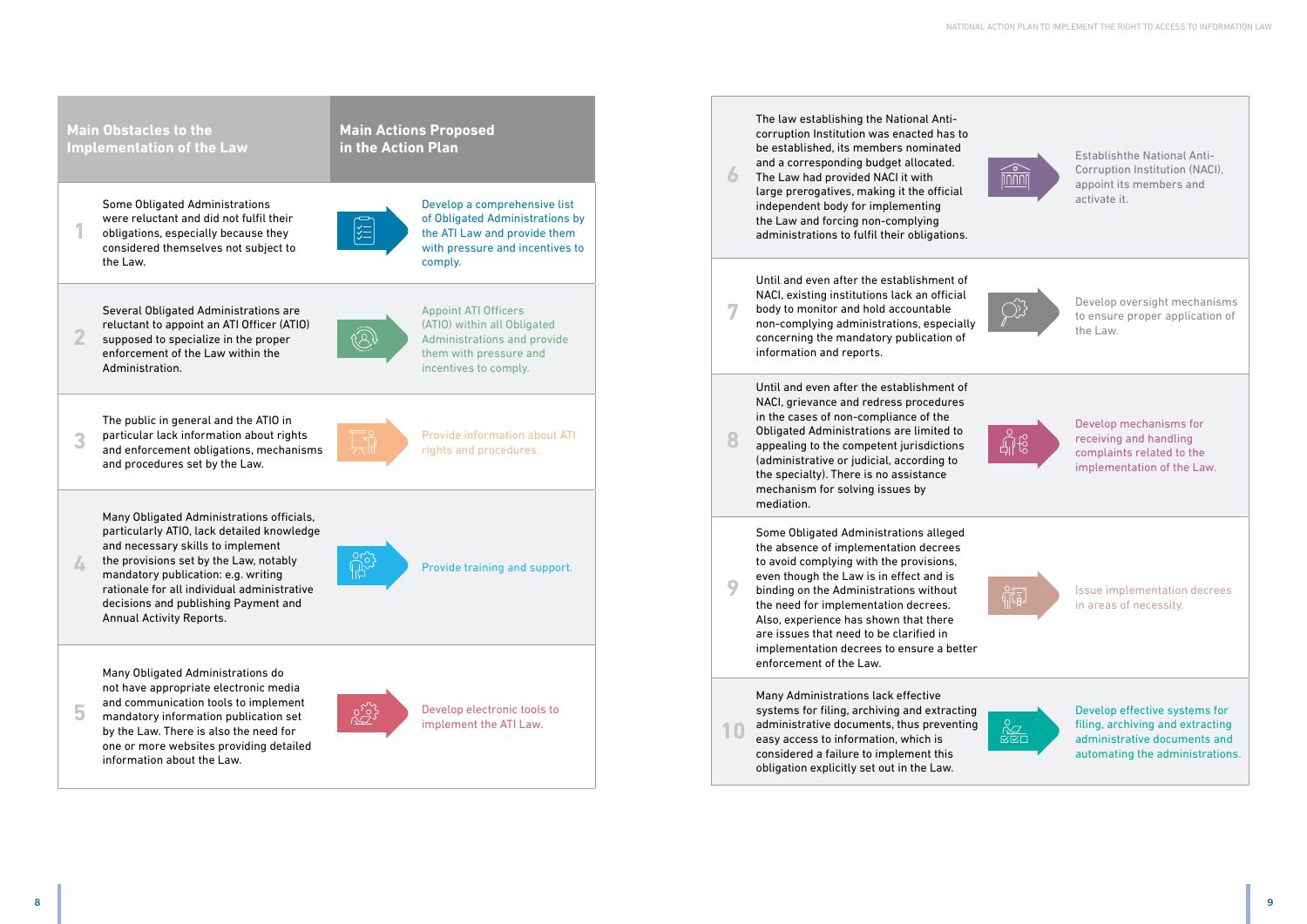# **4- ROLES AND RESPONSIBILITIES FOR THE IMPLEMENTATION OF THE LAW AND THE ACTION PLAN 6**



## **4.1 Obligated Administrations for compliance:**

#### **4.1.1** Legal persons of public law:

- **2.2.3.1** The State and its public administrations
- **2.2.3.1** Public institutions (administrative and commercial-industrial)
- **2.2.3.1** Independent administrative bodies
- **2.2.3.1** Regulatory agencies for sectors and concessions
- **2.2.3.1** All other legal persons of public law
- **4.1.2** Legal persons of private law:
	- **4.1.2.1** Private institutions or companies tasked with the management of a public service or property
	- **4.1.2.2** Mixed Economy companies
	- **4.1.2.3** Organizations recognized of public interest
- **4.1.3** Courts:

**4.1.3.1** Courts and councils of judicial or arbitral character, excluding religious courts

- **4.1.4** Municipalities:
	- **4.1.4.1** Municipalities and unions of municipalities

# **4.2 Entities responsible for following-up on the implementation, coordination and supervision of the Action Plan:**

- **4.2.1** The Prime Minister
- **4.2.2** The National Anti-Corruption Institution ("NACI"), upon its establishment and the start of its activities.
- **4.2.3** The Office of the Minister of State for Administrative Reform (OMSAR), until the establishment of NACI and the start of its activities; afterwards NACI shall take over its legal responsibilities in synergy with OMSAR under special agreements and various coordination mechanisms.
- **4.2.4** A special committee to follow up on the implementation of the Action Plan (hereinafter "Follow-Up Committee") to be appointed by a decision of the Minister of State for Administrative Reform, composed of representatives from different competent official authorities.
- **4.3 Authorities competent to enforce the Law upon non-complying Administrations:**
	- **4.3.1** Direct hierarchical administrative authorities, where applicable
	- **4.3.2** Tutoring administrative authorities
	- **4.3.3** NACI
	- tent common law courts).

**4.3.4** Competent judicial authorities upon complaint of the victim (State Council and compe-

# **4.4 Official Oversight Entities:**

## **4.4.1** Parliament

**4.4.2** The Presidency of the Council of Ministers, for ministries, attached to or established

- within the office of the Prime Minister
- **4.4.3** NACI
- 
- **4.4.5** The Central Inspection

**4.4.4** Trusteeship authorities and oversight agencies (e.g., Ministry of Interior and Municipalities on municipalities, Ministry of Energy and Water on the Electricity of Lebanon)

# **4.5 Non-Official Oversight Entities:**

- **4.5.1** The Group of Lebanese Parliamentarians against Corruption (LebPAC)
- **4.5.2** Economic and Social Council (ECOSOC)
- **4.5.3** Civil society entities working on transparency and on fighting corruption
- **4.5.4** The Media

# **4.6 Partners in the Full or Partial Implementation of the Action Plan:**

It is neither conceivable nor expected that all Administrations and official authorities responsible for a task or responsibility set out in the Action Plan (particularly OMSAR and NACI) will carry out all the actions and operational programs identified in the Action Plan. Therefore, it is necessary to clarify that it is expected that these official authorities will entrust non-official and international entities with all or part of their responsibilities; the latter may also take the initiative to implement many actions and programs. The main entities are the following:

• Official bodies legally competent to implement some action items identified in the Action Plan (such as the Civil Service Board and the National School of Administration)

• Private for-profit or non-profit organizations, on their own initiative or tasked with the implementation of action items identified in the Action Plan, in collaboration with official entities legally responsible for implementing same action items (e.g., associations

- 
- specialized in transparency and fighting corruption).
- Specialized international organizations or donors (e.g., UNDP, OECD).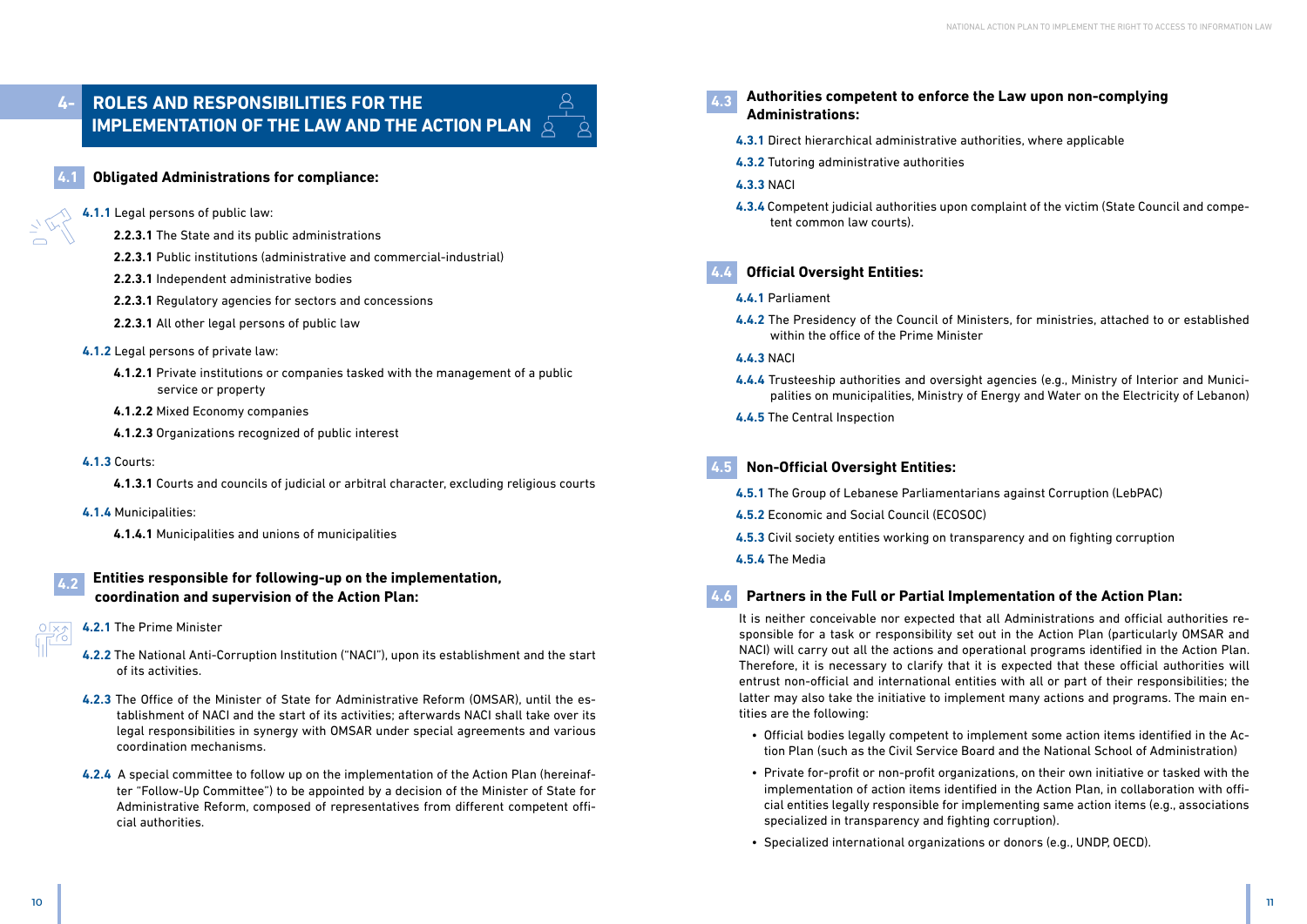# **5- TIMEFRAME, MONITORING AND IMPLEMENTATION FOLLOW-UP**



# **5.1 Timeframe:**

- The first period of the Action Plan is set for 2 years from the date when the Ministerial Anti-Corruption Committee adopts the Action Plan. This period can be extended through a new or amended Action Plan, upon the recommendation of the Follow-Up Committee by appropriate decisions following the same mechanisms adopted for the approval of the Action Plan.
- It should be noted, however, that many of the actions and projects identified in the Action Plan are subject to the availability of appropriate financial and human resources.

#### **5.2 Implementation Priorities:**

- Implementation priorities for each of the actions proposed in the Action Plan are defined at three levels related to the implementation period:
- Short-term, within 6 months of the adoption of the Plan (defined by A);
- Medium-term, within 1 year of the adoption of the Plan (defined by B);
- Long-term, within 2 years of the adoption of the Plan (defined by C)

## **5.3 Follow-Up and Monitoring Mechanisms**:

The Follow-Up Committee shall follow-up and monitor the implementation of the Action Plan. It shall produce periodic reports on the progress of the implementation of the Action Plan every six months, on the basis of Key Performance Indicators (KPIs) that OMSAR will develop, following extensive mandatory consultations with representatives of official and non-official oversight entities and partners in the full or partial implementation of the Action Plan. It should widely disseminate these reports through all available electronic media and submit them nominally to all other entities responsible for following-up on the implementation, coordination and supervision of the Action Plan. The reports can include suggestions to amend or develop the Law and the implementation decrees.

# **6- ACTION PLAN**



# **Develop a Comprehensive List of the Obligated Administrations by the ATI Law and provide them with pressure and incentives to comply (Art. 2)**

| <b>Action Item</b>                                                                                                                                                                                                            | <b>Implementation</b><br><b>Priorities</b> | <b>Responsibilities</b>                                                                                                                                   |
|-------------------------------------------------------------------------------------------------------------------------------------------------------------------------------------------------------------------------------|--------------------------------------------|-----------------------------------------------------------------------------------------------------------------------------------------------------------|
| 1- Map all Obligated Administrations, their<br>addresses and oversight entities:                                                                                                                                              |                                            | • OMSAR/NACI                                                                                                                                              |
| • Legal persons of public law                                                                                                                                                                                                 |                                            | • Authorities competent t<br>force the Law upon non<br>plying Administrations<br>• Official oversight entitie                                             |
| • Courts                                                                                                                                                                                                                      | A                                          | • Prime Minister<br>• Ministry of Justice                                                                                                                 |
| • Municipalities                                                                                                                                                                                                              |                                            | • Ministry of Interior and<br>Municipalities                                                                                                              |
| • Legal persons of private law                                                                                                                                                                                                |                                            | • Ministry of Finance (for c<br>• Ministry of Social Affair<br>Public Interest Organiza                                                                   |
| 2- Compile Consultative and Judicial decisions<br>related to the identification of the Obligated<br><b>Administrations.</b>                                                                                                   | A                                          | • State Council<br>• Committee of Legislatio<br>Consultations                                                                                             |
| 3- Develop studies about Administrations subject<br>to legal or practical issues.                                                                                                                                             | B                                          | • OMSAR/NACI                                                                                                                                              |
| 4- Where necessary, request for consultation of<br>the Committee of Legislation and Consultations<br>within the Ministry of Justice.                                                                                          | B                                          | • Committee of Legislatio<br>Consultations                                                                                                                |
| 5- Contact non-complying administrations and<br>address their objections with available means;<br>including positive incentives to explain the<br>benefits of abiding by the Law and rewards to<br>complying administrations. | В                                          | • Follow-up entities<br>• Entities competent to fo<br>non-complying adminis<br>tions to comply<br>• OMSAR/NACI<br>• Official and private over<br>entities |
| 6- Publish all said information on different<br>available webpages to inform the general public<br>(e.g. the central ATI portal and those of each<br><b>Obligated Administration).</b>                                        | A                                          | <b>OMSAR/NACI</b>                                                                                                                                         |

| mplementation<br><b>Priorities</b> | <b>Responsibilities</b>                                                                                                                                               |
|------------------------------------|-----------------------------------------------------------------------------------------------------------------------------------------------------------------------|
|                                    | • OMSAR/NACI                                                                                                                                                          |
|                                    | • Authorities competent to en-<br>force the Law upon non-com-<br>plying Administrations<br>• Official oversight entities                                              |
| A                                  | • Prime Minister<br>• Ministry of Justice                                                                                                                             |
|                                    | • Ministry of Interior and<br>Municipalities                                                                                                                          |
|                                    | • Ministry of Finance (for companies)<br>• Ministry of Social Affairs (for<br><b>Public Interest Organizations)</b>                                                   |
| A                                  | • State Council<br>• Committee of Legislation and<br>Consultations                                                                                                    |
| в                                  | • OMSAR/NACI                                                                                                                                                          |
| В                                  | • Committee of Legislation and<br>Consultations                                                                                                                       |
| в                                  | • Follow-up entities<br>• Entities competent to force<br>non-complying administra-<br>tions to comply<br>• OMSAR/NACI<br>• Official and private oversight<br>entities |
| А                                  | <b>OMSAR/NACI</b>                                                                                                                                                     |

**1**.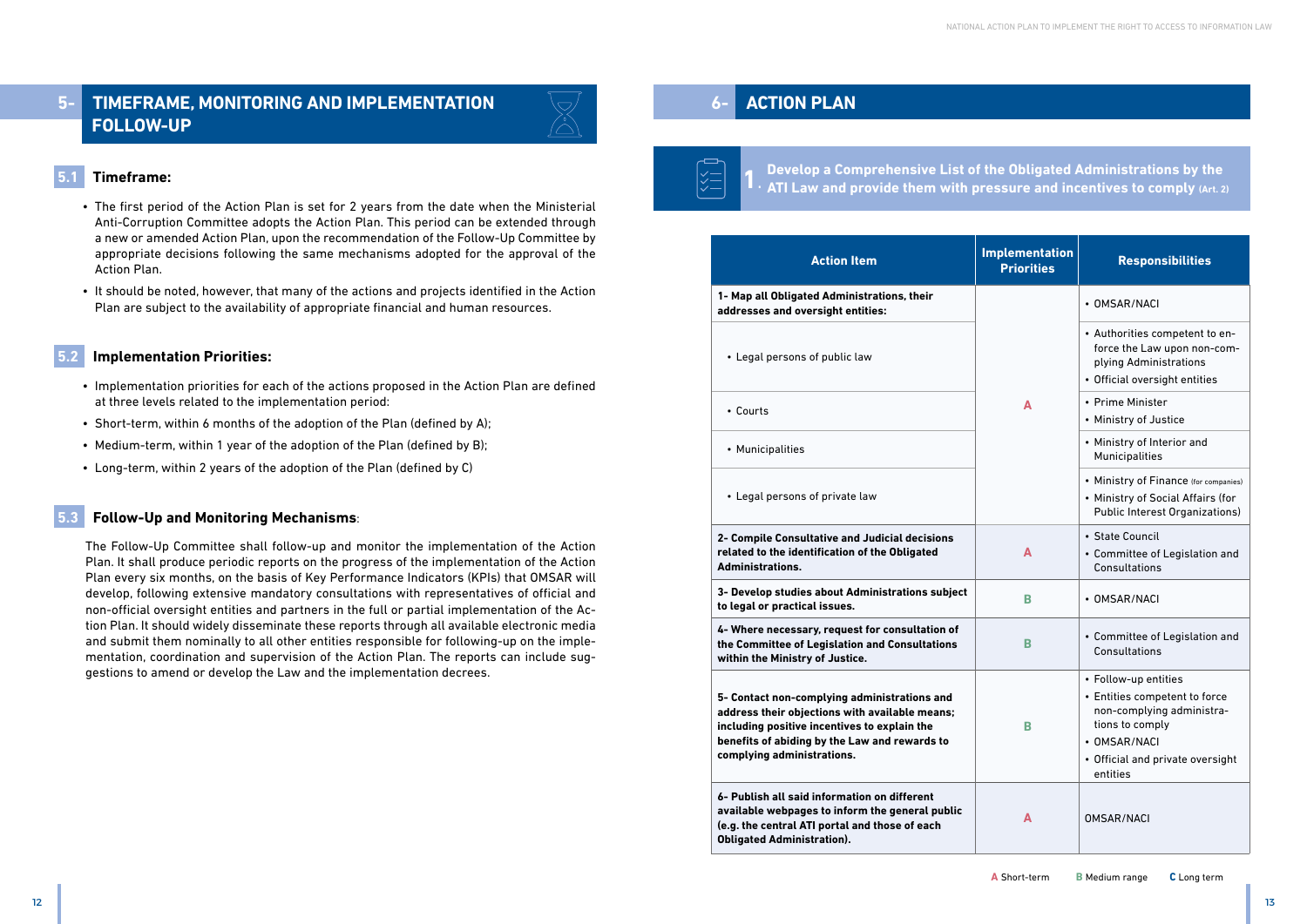

**Appoint ATI Officers (ATIO) within all Obligated Administrations and provide them with pressure and incentives to comply (Art. 15) 2**.

| <b>Action Item</b>                                                                                                                                                                                                                   | <b>Implementation</b><br><b>Priorities</b> | <b>Responsibilities</b>                                     |
|--------------------------------------------------------------------------------------------------------------------------------------------------------------------------------------------------------------------------------------|--------------------------------------------|-------------------------------------------------------------|
| 1- Draw a list of Administrations that appointed<br>an ATIO with their contact specifics and state if<br>a relevant job description was issued.                                                                                      | A                                          | • OMSAR/NACI<br>• Official oversight entities               |
| 2- Send letters to non-complying administrations<br>requesting the appointment of an ATIO and<br>follow-up on these appointments.                                                                                                    | A                                          | • All oversight administrations<br>• The Central Inspection |
| 3- Compile a national list of Obligated<br>Administrations and ATIO together with their<br>contact specifics, to be published by all available<br>means (e.g. the central ATI portal and those of<br>each obligated administration). | A                                          | • OMSAR/NACI                                                |
| 4- Develop ATIO job descriptions templates and<br>draft circulars to facilitate cooperation with ATIO,<br>as well as an adequate mechanism to assess<br>their performance.                                                           | Δ                                          | • OMSAR/NACI<br>• Civil Service Board                       |
| 5- Establish a National Network for ATIO as well<br>as subnetworks for categories of similar ad-<br>ministrations, especially for municipalities and<br>unions of municipalities.                                                    | в                                          | • OMSAR/NACI                                                |

**7- Create a hotline number to assist and provide information to citizens about the Law.** 



| mplementation<br><b>Priorities</b> | <b>Responsibilities</b>                                |
|------------------------------------|--------------------------------------------------------|
| B                                  | <b>OMSAR/NACI</b>                                      |
| B                                  | • OMSAR/NACI                                           |
| B                                  | • OMSAR/NACI                                           |
| C                                  | • Ministry of Education and<br><b>Higher Education</b> |
| A                                  | • OMSAR/NACI                                           |
| B                                  | • OMSAR/NACI                                           |
| B                                  | • OMSAR/NACI                                           |

# **Provide Information about ATI Rights and Procedures (Art. 22 – d) 3**.

**5- Organize conferences and specialized workshops in the various regions and for each of the most targeted stakeholders (e.g., journalists, CSOs, Government officials, ATIOs, municipalities).**

**6- Compile and publish legal consultative opinions and court rulings related to the enforcement of the ATI Law.**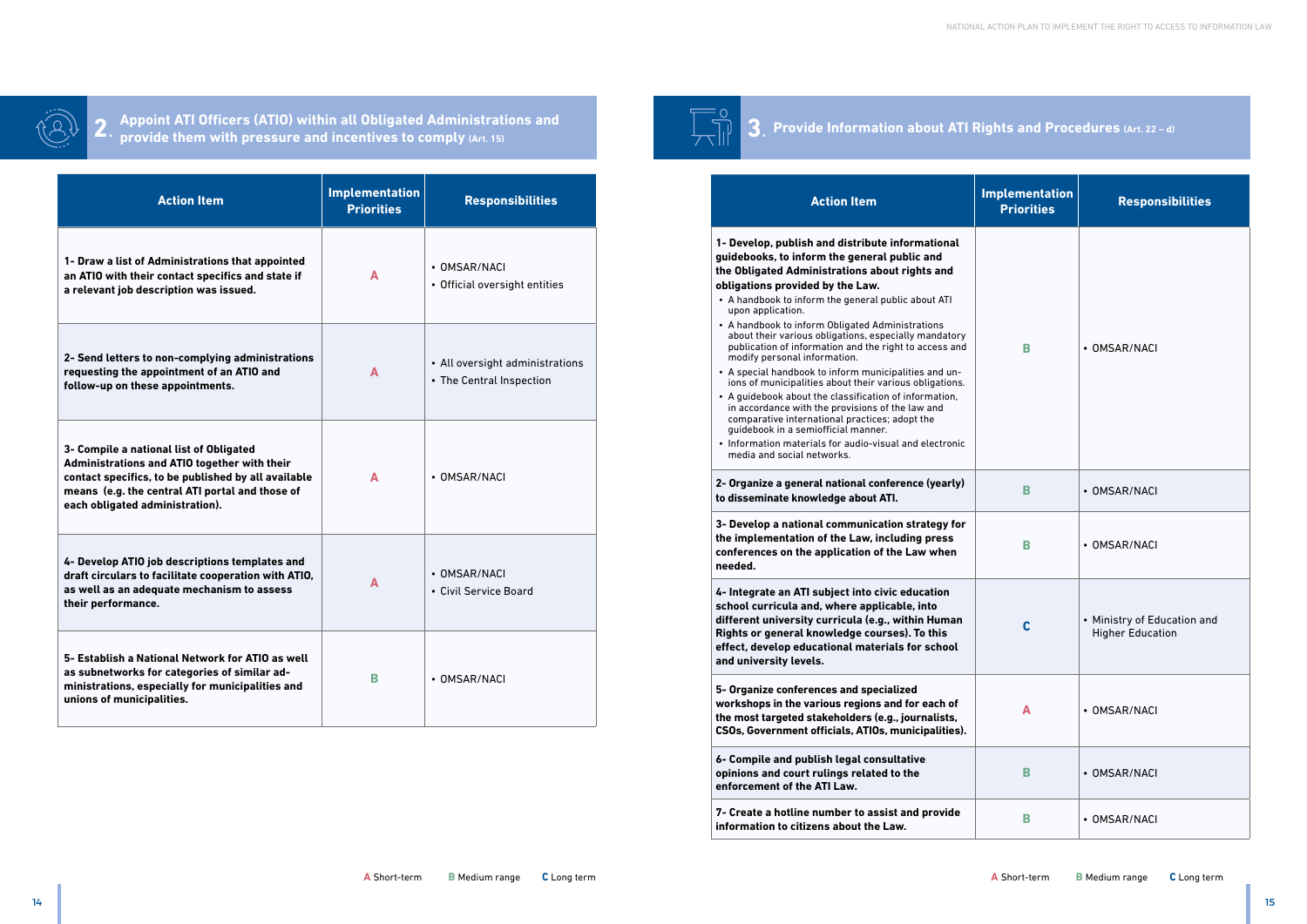**Develop Electronic Tools to Implement the ATI Law (Art. 9)**



#### **Provide Training and Develop Support Resources 4** Provide Training and Develop Support Resources  $\bigcirc^{\sum\limits_{i=1}^{n} 1} 5$ .

| <b>Action Item</b>                                                                                                                                                                                                                                                                                                 | <b>Implementation</b><br><b>Priorities</b> | <b>Responsibilities</b>                                                                                                                                                                                                                                                                                                                                                                                                                                                                                       |
|--------------------------------------------------------------------------------------------------------------------------------------------------------------------------------------------------------------------------------------------------------------------------------------------------------------------|--------------------------------------------|---------------------------------------------------------------------------------------------------------------------------------------------------------------------------------------------------------------------------------------------------------------------------------------------------------------------------------------------------------------------------------------------------------------------------------------------------------------------------------------------------------------|
| 1- Develop a National ATI Information e-portal<br>that publishes all information about ATI, to act as<br>a communication tool and platform between the<br><b>Obligated Administrations and the general public.</b><br>In addition to general information, it includes:<br>a FAQ section and newsletters about ATI. | B                                          | • OMSAR/NACI<br>The e-portal shall be owned by<br>OMSAR, later to be transferred<br>to NACI.<br>A committee headed by OMSA<br>NACI handles the design,<br>development, implementation<br>and maintenance of the e-port<br>The committee is composed of<br>the different parties involved<br>in developing ATI, including:<br>legal persons of public law,<br>legal persons of private law,<br>the judiciary, parliamentarians<br>municipalities, anti-corruption<br>organizations, international<br>partners. |
| 2- Map all existing electronic tools for<br>communication and transparency within<br>all Obligated Administrations.                                                                                                                                                                                                | B                                          | • OMSAR/NACI                                                                                                                                                                                                                                                                                                                                                                                                                                                                                                  |
| 3- Develop a free and open electronic Official<br>Gazette.                                                                                                                                                                                                                                                         | C                                          | • Presidency of the Council of<br>Ministers - Official Gazette                                                                                                                                                                                                                                                                                                                                                                                                                                                |
| 4- Assist all Obligated Administrations in<br>developing electronic information tools that<br>contribute to the implementation of the Law.                                                                                                                                                                         | C                                          | • OMSAR/NACI                                                                                                                                                                                                                                                                                                                                                                                                                                                                                                  |

| nplementation<br><b>Priorities</b> | <b>Responsibilities</b>                                                                                                                                                                                                                                                                                                                                                                                                                                                                                            |
|------------------------------------|--------------------------------------------------------------------------------------------------------------------------------------------------------------------------------------------------------------------------------------------------------------------------------------------------------------------------------------------------------------------------------------------------------------------------------------------------------------------------------------------------------------------|
| R                                  | • OMSAR/NACI<br>The e-portal shall be owned by<br>OMSAR, later to be transferred<br>to NACL<br>A committee headed by OMSAR/<br>NACI handles the design,<br>development, implementation<br>and maintenance of the e-portal.<br>The committee is composed of<br>the different parties involved<br>in developing ATI, including:<br>legal persons of public law,<br>legal persons of private law,<br>the judiciary, parliamentarians,<br>municipalities, anti-corruption<br>organizations, international<br>partners. |
| B                                  | OMSAR/NACI                                                                                                                                                                                                                                                                                                                                                                                                                                                                                                         |
| C                                  | • Presidency of the Council of<br>Ministers - Official Gazette                                                                                                                                                                                                                                                                                                                                                                                                                                                     |
| C                                  | OMSAR/NACI                                                                                                                                                                                                                                                                                                                                                                                                                                                                                                         |

| <b>Action Item</b>                                                                                                                                                                                                                                                                                                                | <b>Implementation</b><br><b>Priorities</b> | <b>Responsibilities</b>                                                         |  |
|-----------------------------------------------------------------------------------------------------------------------------------------------------------------------------------------------------------------------------------------------------------------------------------------------------------------------------------|--------------------------------------------|---------------------------------------------------------------------------------|--|
| 1- Organize specialized training workshops<br>for Obligated Administrations, their ATIOs and<br>targeted stakeholders (e.g., journalists and CSOs).                                                                                                                                                                               | A                                          | • OMSAR and NACI                                                                |  |
| 2- Develop, disseminate and assess detailed<br>training material (including templates) about<br>all ATI rights and obligations, targeted for each<br>type of Obligated Administration (particularly<br>municipalities):                                                                                                           |                                            |                                                                                 |  |
| • Provide information upon application                                                                                                                                                                                                                                                                                            |                                            |                                                                                 |  |
| • Provide and correct personal information                                                                                                                                                                                                                                                                                        | в                                          | • OMSAR/NACI                                                                    |  |
| • Write rationale for individual non-regulatory<br>administrative decisions                                                                                                                                                                                                                                                       |                                            |                                                                                 |  |
| • Publish Annual Activity reports (with sections<br>for public administrations, the judiciary,<br>municipalities of different sizes, obligated<br>companies and associations).                                                                                                                                                    |                                            |                                                                                 |  |
| • Publish Payment reports                                                                                                                                                                                                                                                                                                         |                                            |                                                                                 |  |
| 3- Train trainers on the use of training templates<br>and guidebooks.                                                                                                                                                                                                                                                             | в                                          | • OMSAR/NACI<br>• Civil Service Board<br>• National School of<br>Administration |  |
| 4- Develop the capacities of model Obligated<br>Administrations of all categories to implement<br>the Law, for example: a ministry, a public<br>administration, a municipality, a union of<br>municipalities, the Supreme Judicial Council or<br>the State Council, a company tasked with the<br>management of a public facility. | в                                          | • OMSAR/NACI                                                                    |  |
| 5- Include behavioural insights and nudges in<br><b>Obligated Administrations and ATI Officers and</b><br>train the Civil Service Board and the National<br>School of Administration to integrate them into<br>their trainings.                                                                                                   | в                                          | • OMSAR/NACI                                                                    |  |

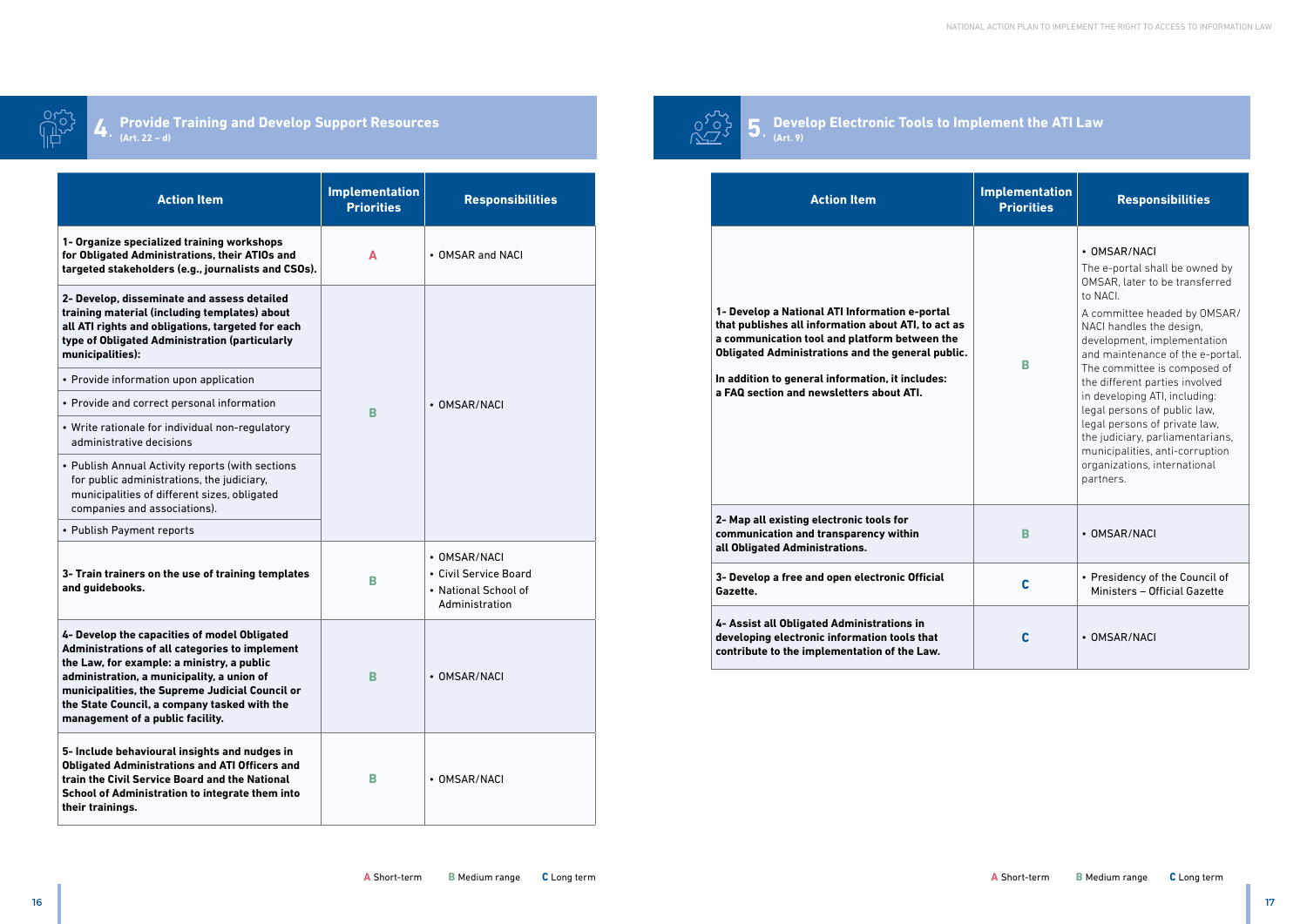# **Develop Oversight Mechanisms to Ensure Compliance by the Obligated**

**Administrations (Art. 22 – b, c)**

# **Action Item 1- Develop official and non-official mechanisms and initiatives to follow-up on the compliance of Administrations with their different obligations, including different types of mandatory publication, especially:** • Map the existing implementation practices of Obligated Administrations.

- Activate Parliamentary oversight through the Ad-Hoc Committee to Follow-Up on the Implementation of Laws and Lebanese Parliamentarians against Corruption (LebPAC).
- Set KPIs for the implementation of the Law, to be included in the Obligated Administrations reports, as provided by the Law.
- Develop a mechanism to measure the citizens' satisfaction with the implementation of the Law (including a survey question in the ATI e-portal). Compile answers from all platforms and develop an indicator based on collected information.
- Include information about the implementation of the Law in the annual report of the President of the Central Inspection.



**Appointing the members of the National Anti-Corruption Institution (Appointing the members of the National Anti-Corruption Institution**  $\bigcup_{\ell} \bigcup_{\ell} \bigcap_{\ell} \bigcap_{\ell}$ 

| mplementation<br><b>Priorities</b> | <b>Responsibilities</b>                                                                                              |
|------------------------------------|----------------------------------------------------------------------------------------------------------------------|
| A                                  | • OMSAR/NACI<br>• Official oversight entities<br>• Follow-Up Committee                                               |
| B                                  | • Official Gazette<br>• Official oversight entities                                                                  |
| В                                  | • Official Gazette<br>• OMSAR/NACI                                                                                   |
| B                                  | OMSAR/NACI<br>• Follow-Up Committee                                                                                  |
| Δ                                  | <b>OMSAR/NACI</b><br>$\bullet$<br>• The Central Inspection<br>• Civil Service Board<br>• Official oversight entities |

2- Oversee compilation and publication of regulatory decisions, memoranda and circulars containing interpretation of laws and regulations or having a regulatory value, issued by Obligated Administrations.

3- Develop a permanent regulatory mechanism with all Obligated Administrations, setting the rules and conditions for the publication of relevant decisions and the way to send them to the Official Gazette and publish them on the website of each Administration.

4- Produce an Annual Report including major obstacles impeding access to information for the different categories of documents, and special reports about important subjects when needed; to be published according to the Article 9 of the Law.

5- Provide advice to the Obligated Administrations on all issues related to the implementation of the Law.

| <b>Action Item</b>                                                                                                      | <b>Implementation</b><br><b>Priorities</b> | <b>Responsibilities</b>                                         |
|-------------------------------------------------------------------------------------------------------------------------|--------------------------------------------|-----------------------------------------------------------------|
| 1- Nominate candidates for the NACI.                                                                                    | в                                          | • Various nominating authorities<br>provided in the Law         |
| 2- Select and appoint the members of the NACI.                                                                          | B                                          | • Council of Ministers                                          |
| 3- Draft the various by-laws and operational<br>procedures.                                                             | в                                          | • NACI (with the support of<br>OMSAR)<br>• Council of Ministers |
| 4- Activate the NACI and train its officials on<br>different functions related to the implementation<br>of the ATI Law. | C                                          | $\cdot$ NACI<br>$\cdot$ OMSAR                                   |

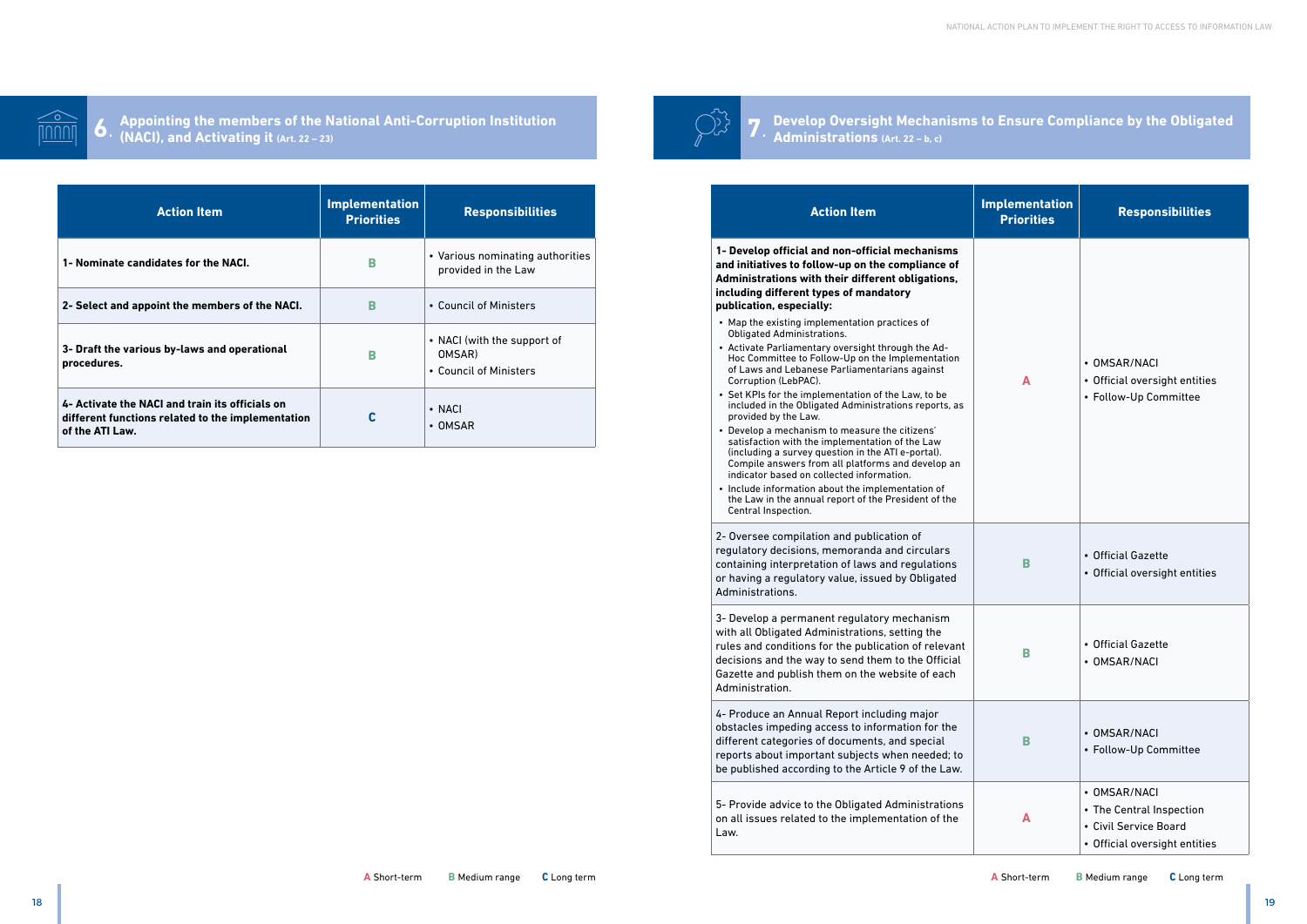# **Issue Implementation Decrees in Areas of Necessity**

**(Art. 25)**



- Explain how to calculate, collect and record the copying costs of administrative documents.
- Amend mechanisms related to the consequences for not providing the rationale of non-regulatory administrative decisions.
- Confirm that there shall be no need to provide evidence for the quality and interest of the applicant.
- Clarify the role of the judiciary as an Obligated Administration that should provide information and clarify the way the judiciary and its oversight administrative bodies should comply with the provisions of the Law.
- The decree should include provisions on how to appoint the ATI Officer, set their job description and define their relationship with their administration hierarchy and the NACI.
- Clarify the issue of available documents within an administration.
- Clarify the (unlimited) duration of the available information and documents.
- Determine whether the obligations of the Administration include all General Directorates that it might comprise or each one of them separately (especially for the appointment of the ATI Officer).
- Not to tackle details on documents and information not subject to access, to be addressed later by guidebooks and by the jurisprudence of courts and the NACI.



**I**mplement Mechanisms for Receiving and Handling Complaints Related **19. In the set of the UP**  $\left(\begin{array}{cc} \sqrt{2} & \sqrt{2} \\ \sqrt{2} & \sqrt{2} \end{array}\right)$ **to ATI Implementation (Art. 22 – a)**

| nentation<br>orities | <b>Responsibilities</b>                                                                                           | <b>Action Item</b>                                                                                                                                                                                                                                                                                                                                                                          | <b>Implementation</b><br><b>Priorities</b> | <b>Responsibilities</b>                                         |  |
|----------------------|-------------------------------------------------------------------------------------------------------------------|---------------------------------------------------------------------------------------------------------------------------------------------------------------------------------------------------------------------------------------------------------------------------------------------------------------------------------------------------------------------------------------------|--------------------------------------------|-----------------------------------------------------------------|--|
|                      | • OMSAR/NACI<br>• Special official and<br>non-official oversight entities<br>especially the Central<br>Inspection | 1- Provide the Ministry of Justice and the Council<br>of Ministers with written feedback about the<br>current draft implementation decree submitted to<br>the Council of Ministers by the Ministry of Justice,<br>based on consultations conducted to develop<br>it, especially during the National Consultation                                                                            |                                            |                                                                 |  |
|                      | • Ministry of Justice<br>• Office of the State Council<br>• Supreme Judicial Council<br>• OMSAR/NACI              | Workshop held on 25/06/2019 which can be<br>summarized as follows:<br>• Explain how to calculate, collect and record the<br>copying costs of administrative documents.<br>• Amend mechanisms related to the consequences<br>for not providing the rationale of non-regulatory<br>administrative decisions.                                                                                  |                                            |                                                                 |  |
|                      |                                                                                                                   | • Confirm that there shall be no need to provide<br>evidence for the quality and interest of the applicant.<br>• Clarify the role of the judiciary as an Obligated<br>Administration that should provide information<br>and clarify the way the judiciary and its oversight<br>administrative bodies should comply with the                                                                 | A                                          | • Council of Ministers<br>• Ministry of Justice<br>• OMSAR      |  |
|                      |                                                                                                                   | provisions of the Law.<br>• The decree should include provisions on how to<br>appoint the ATI Officer, set their job description and<br>define their relationship with their administration<br>hierarchy and the NACI.                                                                                                                                                                      |                                            |                                                                 |  |
|                      |                                                                                                                   | • Clarify the issue of available documents within an<br>administration.<br>• Clarify the (unlimited) duration of the available<br>information and documents.                                                                                                                                                                                                                                |                                            |                                                                 |  |
|                      |                                                                                                                   | • Determine whether the obligations of the<br>Administration include all General Directorates that<br>it might comprise or each one of them separately<br>(especially for the appointment of the ATI Officer).<br>• Not to tackle details on documents and information<br>not subject to access, to be addressed later by<br>guidebooks and by the jurisprudence of courts and<br>the NACI. |                                            |                                                                 |  |
|                      |                                                                                                                   | 2- Draft special legal opinions on important and<br>controversial issues (e.g., What is "good-faith" in<br>applying for information, what are the documents<br>and information not subject to access).                                                                                                                                                                                      | A                                          | • Committee of Legislation and<br>Consultations<br>• OMSAR/NACI |  |
|                      |                                                                                                                   | 3- Finalize the draft decree and submit it to the<br><b>Council of Ministers for approval.</b>                                                                                                                                                                                                                                                                                              | A                                          | • Ministry of Justice<br>• Council of Ministers                 |  |
|                      |                                                                                                                   | 4- Issue different implementation decrees where                                                                                                                                                                                                                                                                                                                                             | $\mathbf c$                                | • Ministry of Justice                                           |  |

| <b>Action Item</b>                                                                                                                                                                                                                        | <b>Implementation</b><br><b>Priorities</b> | <b>Responsibilities</b>                                                                                           |
|-------------------------------------------------------------------------------------------------------------------------------------------------------------------------------------------------------------------------------------------|--------------------------------------------|-------------------------------------------------------------------------------------------------------------------|
| 1- Develop a special tool through a hotline<br>number (also linked to the ATI e-portal) to receive<br>and handle complaints through a specialized<br>team, which can also advise complainants on the<br>proper implementation of the Law. | В                                          | • OMSAR/NACI<br>• Special official and<br>non-official oversight entities<br>especially the Central<br>Inspection |
| 2- Organize a specialized workshop for judges<br>on how to settle disputes brought before them<br>through complaints and appeals.                                                                                                         | A                                          | • Ministry of Justice<br>• Office of the State Council<br>• Supreme Judicial Council<br>• OMSAR/NACI              |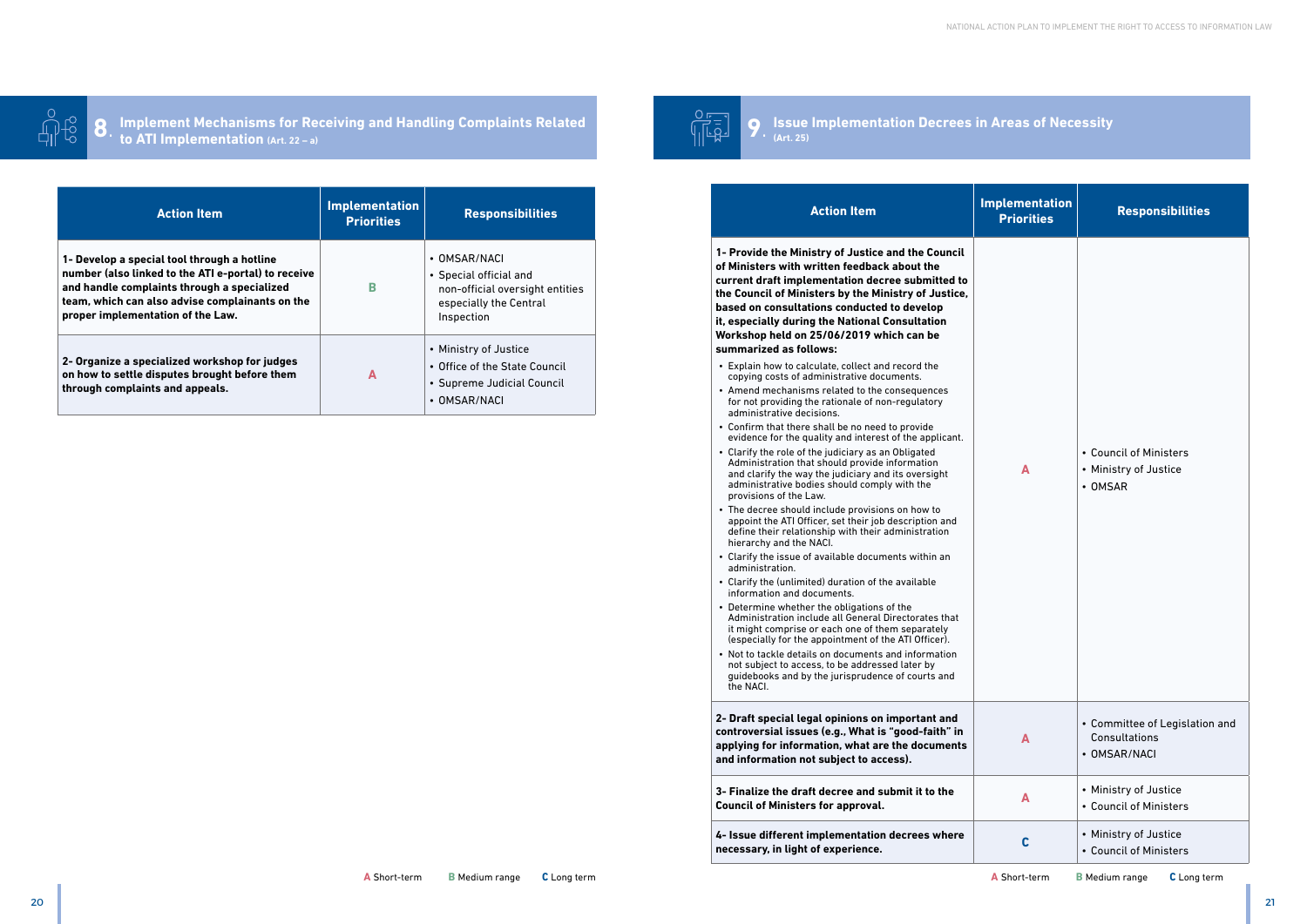

**Develop Effective Systems for Filing, Archiving and Extracting Administrative Documents and Automating Administrative Procedures (Art. 13) 10**.

| <b>Action Item</b>                                                                                                                      | <b>Implementation</b><br><b>Priorities</b> | <b>Responsibilities</b>    |
|-----------------------------------------------------------------------------------------------------------------------------------------|--------------------------------------------|----------------------------|
| 1- Map and assess the filing and archiving<br>existing capacity, shortcomings and needs of<br>every Obligated Administration.           | C                                          | $\cdot$ OMSAR              |
| 2- Assist in the provision of the required material<br>and electronic needs (such as scanners to keep<br>archives in a digital format). |                                            | $\cdot$ OMSAR              |
| 3- Assist in the provision of the required tools<br>and operating systems' needs.                                                       | C                                          | $\bullet$ OMSAR            |
| 4- Provide a full assessment of the National<br>Archives.                                                                               | C                                          | • National Archives Center |